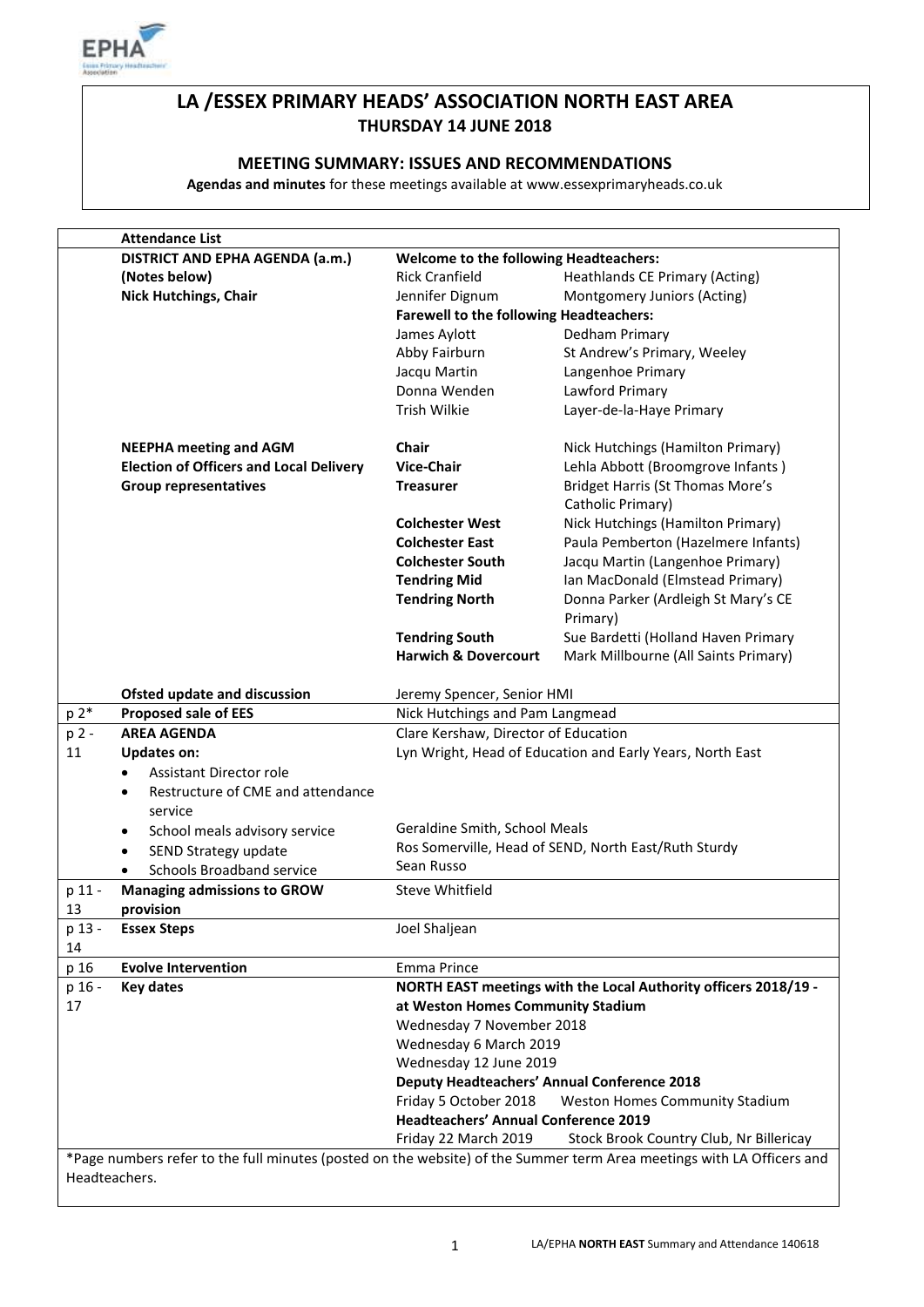

# **LA /ESSEX PRIMARY HEADS' ASSOCIATION NORTH EAST AREA DISTRICT AND AREA MEETING THURSDAY 14 JUNE 2018 ATTENDANCE**

#### **Present**

Charlotte Booth-Rylett

James Aylott Dedham CE Primary Alison Grigg Broomgrove Infants Sue Bardetti **Holland Haven Primary** Susan Locke Milldene Primary Liz Bartholomew The Mayflower Primary Naria Luck-Davies Bradfield Primary Natasha Bennett Two Villages Primary Rebecca McCutcheon Monkwick Juniors Simon Billings St John Green's Primary Andrew Macdonald Langham Primary Suzie Bliss **Suzie Bliss** Walton-on-the-Naze Primary **Ian McDonald** Elmstead Primary Kirby Primary Academy Nerys Maidment

David Borne Copford CE Primary Jacq Martin Langenhoe Primary Gavin Bradley **White Hall Academy** Carl Messer St George's New Town Juniors Toby Bull The Bishop William Ward CE Pri David Milligan Gosbecks Primary Gail Burns St Michael's Primary & Nursery Rate Moore Birch CE Primary St Michael's Primary & Nursery Rate Moore<br>Tracev Caffull Great Bentlev Primary James Newell Wix and Wrabne Tracey Caffull Great Bentley Primary **James Newell** Wix and Wrabness Primary Hilary Cook Highfields Primary Stephanie Newland Rolph CE Primary Tracy Cooke Great Bentley Primary Claire Newson Parsons Heath CE Primary Brian Combes Stanway Primary Stanway Stanway Stanway Stanway Stanway Stanway Stanway Stanway Stanway Stanway S Lisa Corby **Iceni Academy Icentificate Corporation** Nicky Patrick Spring Meadow Primary Ruth Cornell Kings Ford Infants & Nursery Paula Pemberton Hazelmere Juniors Ceri Daniels **Holy Trinity, Eight Ash Green** Joanna Pointing-Newitt Willow Brook Primary Jennifer Dignum Montgomery Juniors Richard Potter Home Farm Primary Sarah Dukelow Alresford Primary Nilliam Suzy Ryan Fingringhoe Primary Abbie Fairbairn St Andrew's CE Primary, Weeley | Clare Sampson Roach Vale Primary Lisa Finch Stanway Fiveways Primary Leesa Sharpe Broomgrove Juniors Alan Garnett **North Primary & Nursery Susan Shipp** Friars Grove Primary James Gough Cherry Tree Primary **Jakki Sibley** Fordham All Saints CE Primary Debbie Griggs Myland Primary Nicola Sirett Mersea Island School Jackie Halliday Messing School Messing School Alison Syred-Paul Great Clacton CE Juniors Rick Cranfield **Heathlands CE Primary** Rita Tingle **Rick Cranfield** Prettygate Infants & Juniors Claire Holmes Monkwick Infants & Nursery Steven Turnbull Hazelmere Infants & Nursery Julia Hunt **Brightlingsea Infants & Juniors** Craig Twin St John's CE Primary Nick Hutchings Nicast Chair/ Hamilton Primary Anthony Welch Holland Park Primary Julie Ingram Chappell CE Primary Donna Wenden Lawford CE Primary Jackie Irwin Engaines Primary Patricia Wilkie Layer-de-la-Haye Primary Becky Keitch St George's CE Primary, Gt Bromley Marie Kelly St Joseph's Catholic Primary / St Teresa's Catholic Primary Laura Khine **Boxted St Peter's CE Primary** Hayley Todd Holy Trinity, Halstead

Clare Kershaw Director of Education Joel Shaljean Essex Steps Alison Fiala **LA Officers LA Officers** Lyn Wright **Head of Education and EY North East** Sean Russo Schools B Ruth Sturdy **Lead SEP Inclusion** Geraldine Smith School Meals Service Ros Somerville Head of SEND North East Steve Whitfield ECC Relationship Manager Kerry McGrory SE Partner (North East) Lisa Guernari ECC Cathie Bonich SE Partner (North East) **Apologies** Lee Bailey **NE Lead for Partnership Delivery** | Amanda Mitchelson Old Heath Primary

Kerry Malcolm

#### **In Attendance**

Lehla Abbott St George's Infant & Nursery Staten Jones Mistley Norman CE Primary Rachel Anderson Harwich Primary & Nursery Sally Leung Montgomery Infants & Nursery Baynards Primary St Lawrence Primary, Rowhedge

Pam Langmead EPHA Professional Officer Julie Sarti Colne Engaine primary **LA Officers Phil Turner** Evolve Intervention

Note: If your attendance or apologies have not been noted please contact the EPHA Professional Officer at [pam@langmead.me.uk](mailto:pam@langmead.me.uk) for amendment.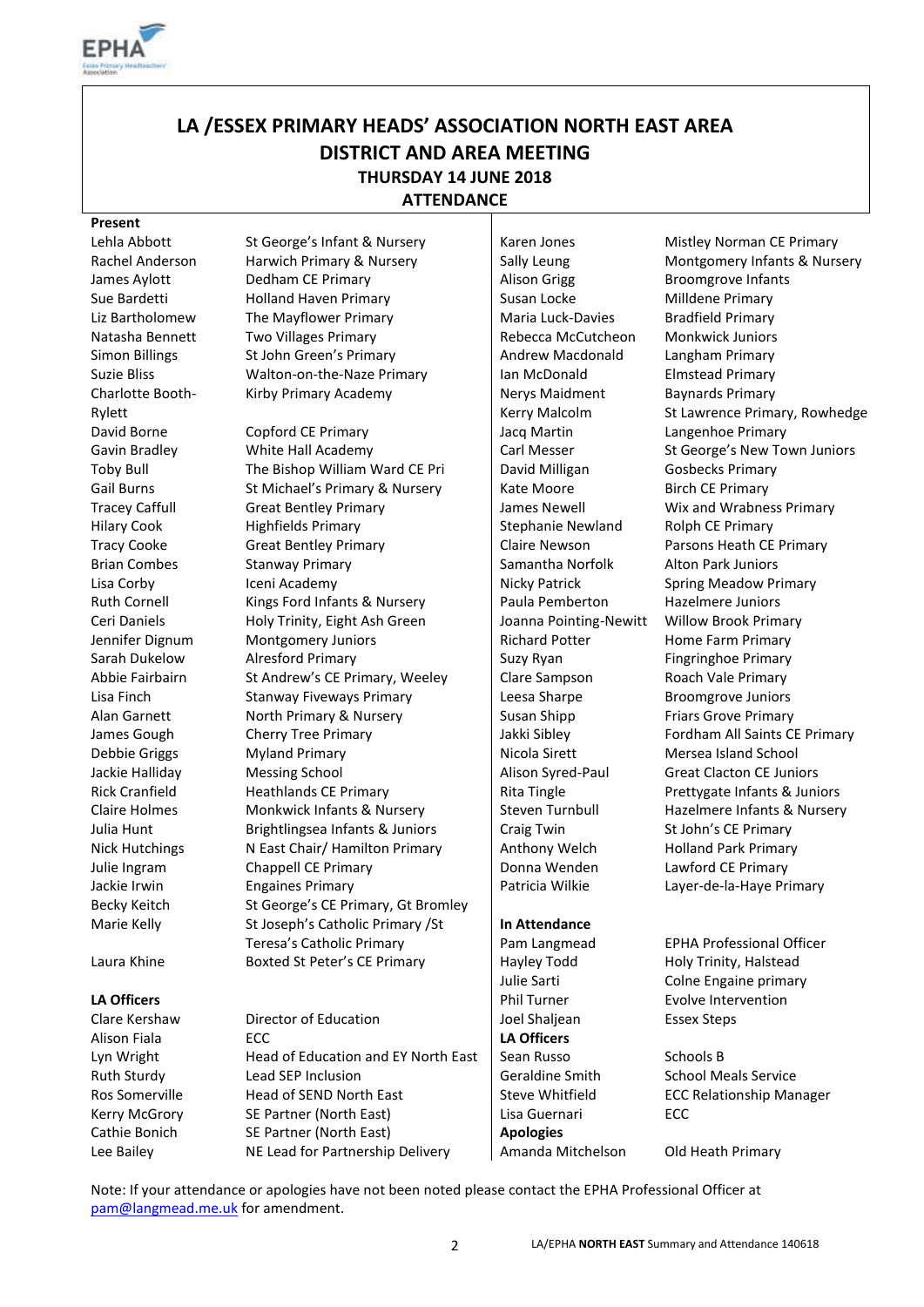

### **NORTH EAST EPHA AREA MEETING MINUTES 14 June 2018**

#### **1. WELCOME**

Nick Hutchings, the South Area Chair welcomed headteachers to the meeting.

#### **Welcome to the following Headteachers:**

| Rick Cranfield  | <b>Heathlands CE Primary (Acting)</b> |
|-----------------|---------------------------------------|
| Jennifer Dignum | Montgomery Juniors (Acting)           |

#### **Farewell to the following Headteachers:**

| James Aylott  | Dedham Primary              |
|---------------|-----------------------------|
| Abby Fairburn | St Andrew's Primary, Weeley |
| Jacqu Martin  | Langenhoe Primary           |
| Donna Wenden  | Lawford Primary             |
| Trish Wilkie  | Layer-de-la-Haye Primary    |
|               |                             |

#### **2. NORTH EAST EPHA ANNUAL GENERAL MEETING**

#### **a) CHAIR'S REPORT**

Nick Hutchings, Chair of North East EPHA, gave the following report.

#### **Review of the year**

Here we are again! Another year and another Education Secretary! At least this one had the courage to accept that schools have 'cost pressures' and that the National Insurance and Pension Contributions are a big factor. He also acknowledged that the accountability system is flawed and needs to be looked at. He also mentioned the need to support schools more and a possible sabbatical.

So; some hope on the horizon then!

What else has gone on? Dare I mention GDPR? It's probably best not to, but this seems to have consumed so much time for many schools this year that I believe pupils have probably suffered, not to mention school staff. I have made sure that my paperwork today has official sensitive all over it; just to annoy Pam!!

The Local Authority has probably had 4 restructures and everyone's titles now have about 4 separate parts as they all have so much to do. I must mention at this point the support that Clare Kershaw has given EPHA over the year. She has been brilliant at trying to cut through the rubbish and make things better for schools.

We lost Dave Hill to Surrey – I'm not sure if that was Richard's fault or not – but hopefully we can get his successor to visit us at some point in the next year.

Broadband is another issue that has consumed your EPHA Executive this year. We have been working alongside Clare to make sure we get the best product we can for all schools.

March saw the retirement of Nigel Hookway as the Executive Director and the EPHA leadership have done a brilliant job of covering the meetings ensuring that Heads have a voice.

I am sure the consultations that we have been asked to respond to this year by the DfE are now in to double figures. I do hope that they listen to the responses that heads and school staff have made.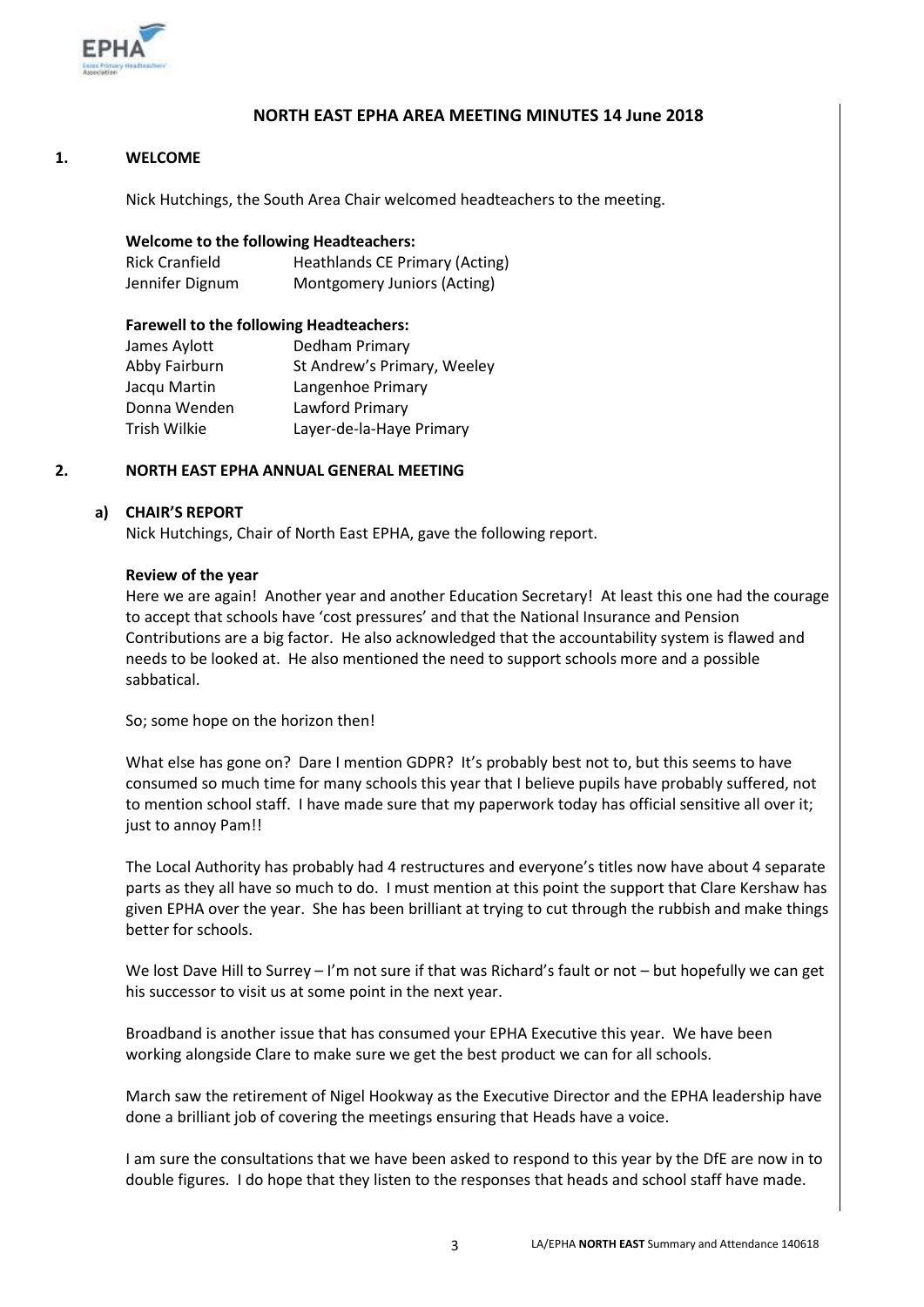

I must take this opportunity to thank Pam for her tireless work on all our behalves. The workload involved in just the Deputy Head and Headteacher Conferences each year is staggering and the quality of these 2 events matches something on a national scale. She spends hours in, sometimes pointless meetings, minute taking, providing baked goods and generally throwing in common sense on some of the more bizarre suggestions. The 'Seven Minute' meetings and checklists that you produce are a lifeline for most heads. EPHA would not survive without you. I am sure I speak on everyone's behalf here that you are brilliant. So… thank you!

#### **What is to come?**

Well, having met with Sue Baldwin, the new Regional Schools Commissioner, I think we have a chance of some real change. She listened to Heads and took a very pragmatic approach to trying to help solve issues.

I am sure we will hear more on the following:

- Grammars
- Academies
- Baseline
- National Funding Formula
- Recruitment and Retention
- Mental Health of children and staff

#### **My thoughts**

Every year I stand here and say that you are amazing. I am sure you are bored by this now!! But take a moment to reflect on your year.

Think of everything you have achieved, think of the difference you have made, the child you have made smile, the member of staff that you have helped, the parent you have listened to. It is worth it.

EPHA continues to work on your behalf, fighting the good fight, representing your views at meetings and driving for better conditions for everyone associated with schools. Your reps do this because they want Headship to be an attractive job, they want teachers to stay in the profession, they want children to make progress. Taking a collective approach will make us strong.

Chairing this group is great fun and I still have a passion to make sure Heads feel well looked after, listened to and appreciated.

Summer is nearly here. I hope you all have a smashing break and take the time to rest and enjoy time with family and friends.

Thank you.

#### **b) ELECTION OF OFFICERS AND LOCAL DELIVERY GROUP REPRESENTATIVES**

| <b>Chair</b>            | Nick Hutchings (Hamilton Primary)                         |
|-------------------------|-----------------------------------------------------------|
| <b>Vice-Chair</b>       | Lehla Abbott (Broomgrove Infants)                         |
| <b>Treasurer</b>        | Bridget Harris (St Thomas More's Catholic Primary)        |
| <b>Colchester West</b>  | Nick Hutchings (Hamilton Primary)                         |
| <b>Colchester East</b>  | Paula Pemberton (Hazelmere Infants)                       |
| <b>Colchester South</b> | Suzy Ryan (Fingringhoe Primary)                           |
| <b>Tendring Mid</b>     | Ian MacDonald (Elmstead Primary)                          |
| <b>Tendring North</b>   | Donna Parker (Ardleigh St Mary's CE Primary)              |
| <b>Tendring South</b>   | Sue Bardetti (Holland Haven Primary                       |
|                         | Harwich & Dovercourt Mark Millbourne (All Saints Primary) |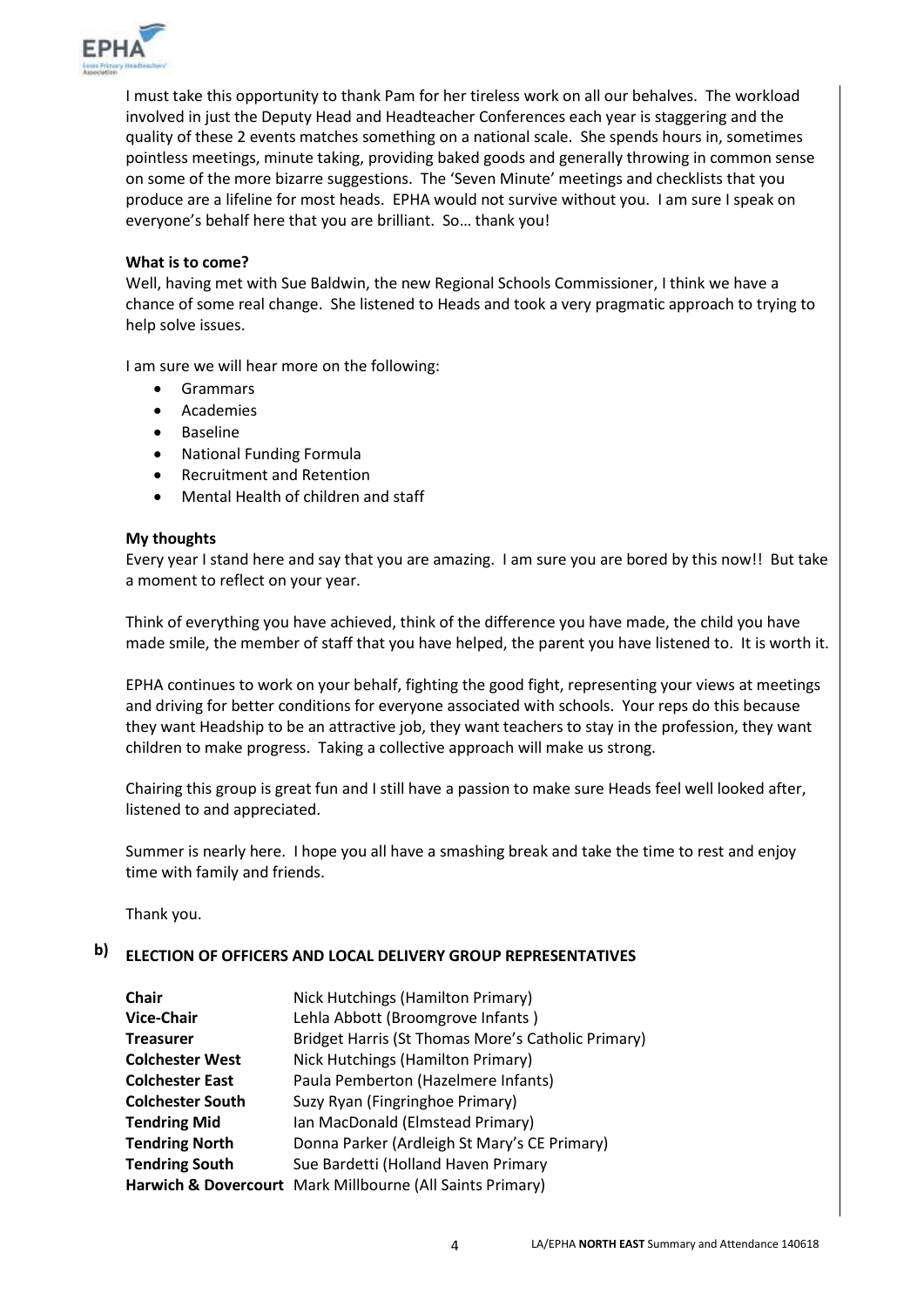

The officers and Local Delivery Group representatives were thanked for the hard work that they do on behalf of headteachers in the North Area and for agreeing to continue in their roles or taking on new positions. Jacq Martin is leaving the headship and threfore her place on the Executive, and she was thanked for her contribution and commitment over many years.

**c) The Summer term EPHA newsletter**, including dates for the 2018/19 school year, was circulated to headteachers at the meeting -these can also be found on the Newsletter page of the EPHA website [www.essexprimaryheads.co.uk.](http://www.essexprimaryheads.co.uk/)

### **d) EPHA Annual Subscription**

Funding for EPHA will be top-sliced from the Delegated Schools Grant. Area meetings will continue to be "free" to all primary headteachers, as will the website, headteacher briefings and advice and support from the Professional Officer.

#### **e) Conferences**

Headteachers were reminded that the Deputy Headteachers' conference will be held on Friday 5 October 2018 at the Weston Homes Community Stadium (key note speakers Andrew Hall and Sir John Jones) and next year's annual Headteachers' conference will be held on Friday 22 March 2019 at Stock Brook Country Club (key note speaker, Sir Robert Winston)

The programme and booking form for the Deputy Conference will be posted to schools at the end of June.

#### **f) Checklist for new headteachers**

As part of EPHA's support for new headteachers, the Professional Officer has developed a checklist for new headteachers. We recommend that this checklist is completed by the outgoing headteacher and/or the Chair of Governors to give a newly appointed headteacher essential information about their school, as well as local and county-wide support– information they need from day one in their new post. The checklist is not exhaustive and should be amended and adapted to suit each school. We suggest that the checklist is also shared with acting and interim headteachers.

#### **3. OFSTED UPDATE AND DISCUSSION**

Jeremy Spencer, Senior HMI, Education, Ofsted, East of England, was welcomed to the meeting. He explained that he has replaced Prue Rayner as Regional Director, and works with two other senior HMIs (Michelle Winter and Heather Yaxley) reporting to Paul Brooker, Regional Director. Within the Eastern Region team there are 24 HMI, 196 Ofsted inspectors and 6 regional support officers.

He gave the following updates to North East headteachers.

#### **Inspection timing**

The timetable for Ofsted re-inspections has been re-stated, to better reflect the likely timeframe – the average timeframe for the Section 8 inspection of a "good" school is now 4 years, although Ofsted can, and will, re-inspect earlier if there are any concerns.

Ofsted has also written to a selection of "exempt" schools explaining that Section 8 NFD (no formal designation) may be undertaken if there are concerns. Jeremy explained that if the annual desktop data analysis indicates a dip, Ofsted may write to a school to seek an explanation, and will decide if further action is needed. This potentially would be a Section 5 inspection.

#### **Inspection of Multi Academy Trusts**

There is no separate framework for MATs, but Ofsted will sometimes group-inspect schools within a MAT. They are also in the process of piloting MAT reviews.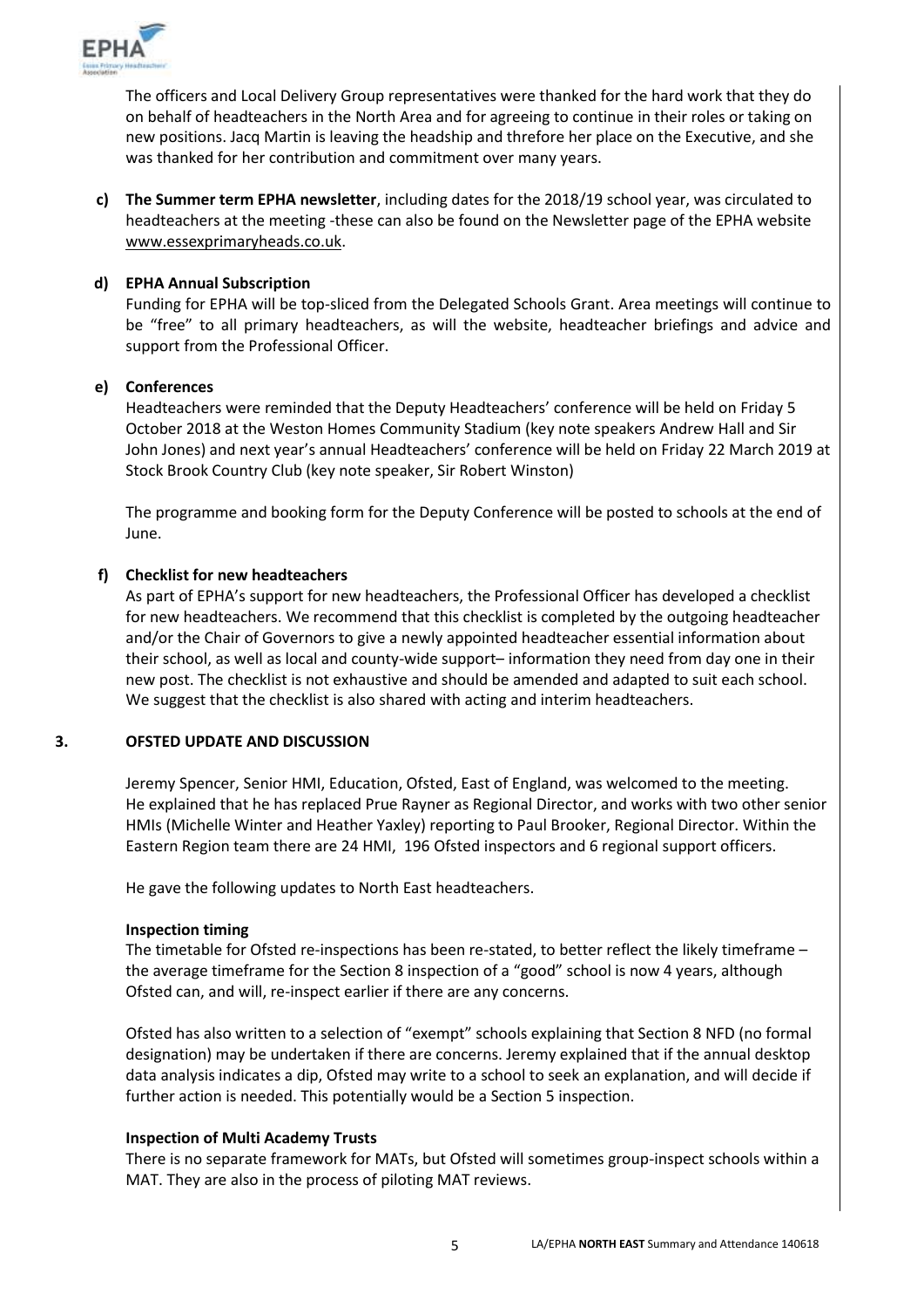

#### **Ofsted webinar**

"How we inspect the early years in schools" 4 th July 4.30 pm – 5.30 pm

Schools should receive an invitation, or contact [Correspondenceeastofengland@ofsted.gov.uk](mailto:Correspondenceeastofengland@ofsted.gov.uk)

#### **Early Years inspection**

From 2019 all Early Years inspectors will be in-house (as is now the case for school inspections).

#### **Ofsted going digital**

Jeremy noted that evidence is a crucial part of inspection and inspectors' reports are scrutinised in detail. Since 1836 (the first inspections of board schools) these reports have been handwritten. Next year, Ofsted is going digital!!

#### **Amanda Spielman, HCMI, Speech to ASCL conference**

The text of this speech was circulated to headteachers in advance of the meeting. Jeremy noted that her speech gave a greater focus on knowledge-rich education. He said that it could be argued that focus on pupil outcomes in a narrow range of subjects has pushed the curriculum aside, and AS's speech stressed that this needs to have centre stage.

Her speech also focused on the workload of teachers and schools leaders, and Ofsted recognises the pressure that they, as an inspection organisation, can put on schools. Ofsted wants to see the everyday practice of a school, not material that has been pre-prepared specifically for an inspection. Jeremy noted that he has seen, for example, lists of practice questions (and answers) that pupils and staff have been given to rehearse for an Ofsted inspection.

He recognised the unintended consequences of Ofsted's reports, not least that schools and staff might read another school's report out of context and assume that their practice applies to all. This is a key focus when draft Ofsted reports are scrutinised before publication.

The new model of Section 8 inspection, introduced in January 2018, gives schools a chance over one to two years to address any concerns that may be raised, before proceeding to a Section 5 full inspection.

**There will be a new framework in 2019,** and HMIs are taking time to look at research to inform the future of inspection. It has been concluded that the curriculum is not currently at the heart of inspection – in fact it only has a mention within the "leadership and management" section of the S5 handbook. Jeremy noted that the current "outstanding" criteria for curriculum is likely to become the new expectation for all schools.

The anticipated changes raise key questions: Where does the curriculum sit, and how will it be inspected?

Jeremy referred back to Amanda Spielman's quote in October 2017, when she talked about intent, implementation and impact, in relation to the curriculum.

A survey of the current delivery of the curriculum suggested

- A lack of curriculum knowledge and expertise… leading to
	- The curriculum being confused with assessment and qualifications… leading to
		- o A narrowing of the curriculum
		- o Teaching to the test
		- o Social justice issues.